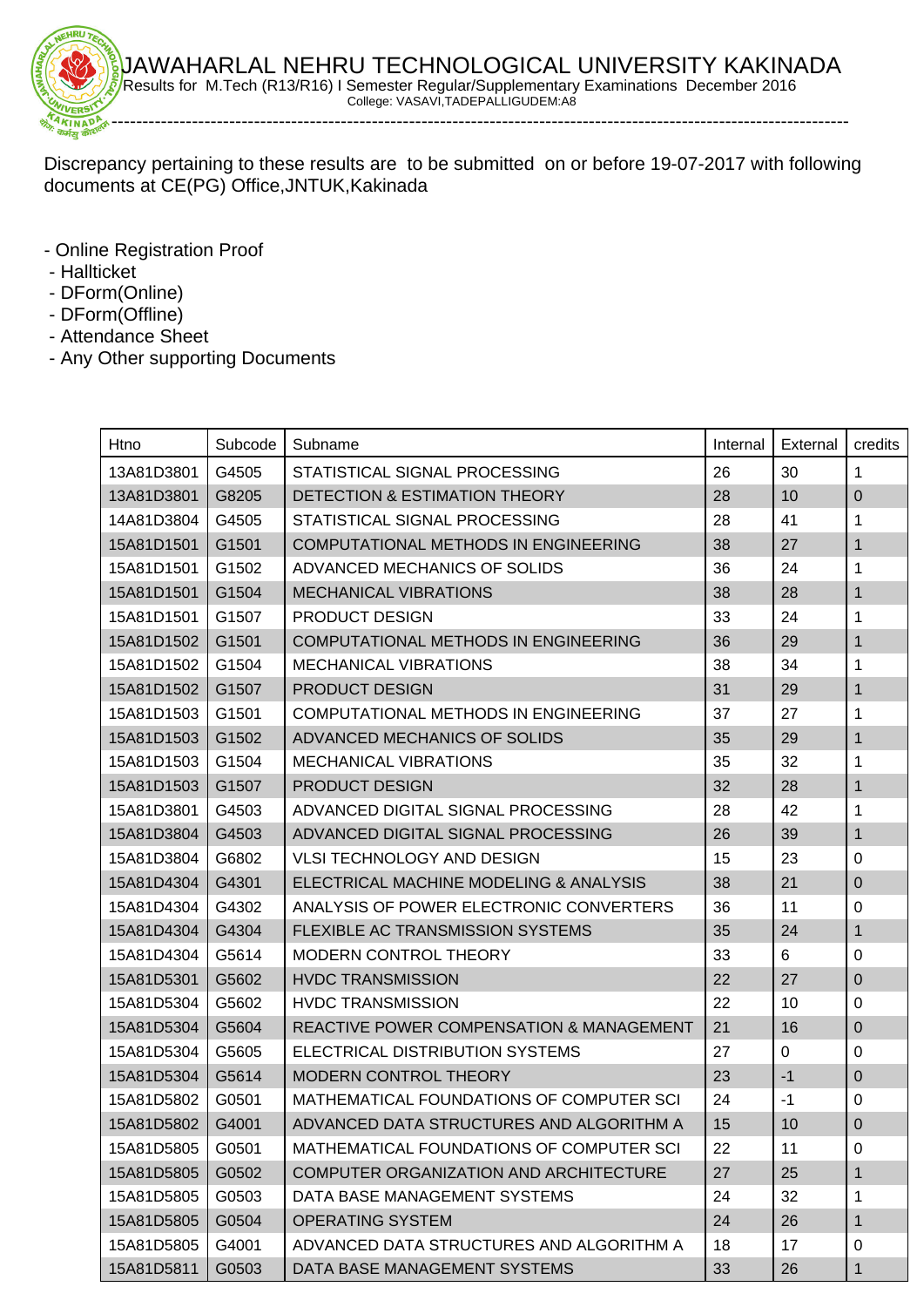| Htno       | Subcode      | Subname                                  | Internal | External       | credits      |
|------------|--------------|------------------------------------------|----------|----------------|--------------|
| 15A81D8704 | G2201        | APPLIED MATHEMATICS                      | 23       | 16             | $\mathbf 0$  |
| 15A81D8704 | G8703        | <b>STRUCTURAL DYNAMICS</b>               | 28       | 24             | 1            |
| 15A81D8704 | G8705        | SUB-STRUCTURE DESIGN                     | 30       | 35             | 1            |
| 15A81D8707 | G2201        | <b>APPLIED MATHEMATICS</b>               | 31       | 19             | $\mathbf 0$  |
| 15A81D8707 | G8701        | THEORY OF ELASTICITY                     | 21       | 32             | 1            |
| 15A81D8707 | G8702        | MATRIX ANALYSIS OF STRUCTURES            | 20       | 30             | 1            |
| 16A81D1501 | 11501        | ADVANCED MECHANICS OF SOLIDS             | 35       | 25             | 1            |
| 16A81D1501 | 11502        | ADVANCED MECHANISMS                      | 34       | 32             | $\mathbf 1$  |
| 16A81D1501 | 11503        | <b>MECHANICAL VIBRATIONS ELECTIVE 1</b>  | 37       | 18             | $\pmb{0}$    |
| 16A81D1501 | 11505        | PRODUCT DESIGN ELECTIVE 1                | 35       | 25             | $\mathbf{1}$ |
| 16A81D1501 | 11510        | DESIGN FOR MANUFACTURING AND ASSEMBLY EL | 39       | 25             | 1            |
| 16A81D1501 | 11512        | <b>MACHINE DYNAMICS LAB</b>              | 32       | 57             | 1            |
| 16A81D1501 | 11801        | COMPUTATIONAL METHODS IN ENGINEERING ELE | 38       | 30             | 1            |
| 16A81D1502 | 11501        | ADVANCED MECHANICS OF SOLIDS             | 33       | 24             | 1            |
| 16A81D1502 | 11502        | ADVANCED MECHANISMS                      | 35       | 24             | 1            |
| 16A81D1502 | 11503        | <b>MECHANICAL VIBRATIONS ELECTIVE 1</b>  | 37       | 27             | $\mathbf 1$  |
| 16A81D1502 | <b>I1505</b> | <b>PRODUCT DESIGN ELECTIVE 1</b>         | 34       | 35             | 1            |
| 16A81D1502 | 11510        | DESIGN FOR MANUFACTURING AND ASSEMBLY EL | 39       | 25             | 1            |
| 16A81D1502 | 11512        | <b>MACHINE DYNAMICS LAB</b>              | 37       | 55             | 1            |
| 16A81D1502 | 11801        | COMPUTATIONAL METHODS IN ENGINEERING ELE | 38       | 24             | $\mathbf{1}$ |
| 16A81D3801 | 13801        | SYSTEM DESIGN AND DATA COMMUNICATIONS LA | 37       | 51             | 1            |
| 16A81D3801 | 14503        | ADVANCED DIGITAL SIGNAL PROCESSING       | 33       | 24             | 1            |
| 16A81D3801 | 14504        | DIGITAL DATA COMMUNICATIONS              | 31       | 39             | 1            |
| 16A81D3801 | 14505        | STATISTICAL SIGNAL PROCESSING ELECTIVE 1 | 33       | 42             | $\mathbf 1$  |
| 16A81D3801 | 16801        | <b>DIGITAL SYSTEM DESIGN</b>             | 30       | 43             | 1            |
| 16A81D3801 | 16802        | VLSI TECHNOLOGY AND DESIGNELECTIVE 1     | 28       | 24             | $\mathbf 1$  |
| 16A81D3801 | 18205        | DETECTION AND ESTIMATION THEORY          | 36       | 46             | $\mathbf{1}$ |
| 16A81D4301 | 14301        | ELECTRICAL MACHINE MODELING & ANALYSIS   | 38       | 24             | $\mathbf{1}$ |
| 16A81D4301 | 14302        | ANALYSIS OF POWER ELECTRONIC CONVERTERS  | 33       | 18             | 0            |
| 16A81D4301 | 14303        | POWER ELECTRONIC CONTROL OF DC DRIVES    | 36       | 26             | $\mathbf{1}$ |
| 16A81D4301 | 14304        | FLEXIBLE AC TRANSMISSION SYSTEMS         | 32       | 34             | 1            |
| 16A81D4301 | 14309        | <b>SIMULATION LAB</b>                    | 40       | 56             | $\mathbf{1}$ |
| 16A81D4301 | 15602        | <b>HVDC TRANSMISSION</b>                 | 38       | 17             | $\pmb{0}$    |
| 16A81D4301 | 15614        | MODERN CONTROL THEORY                    | 36       | 8              | $\mathbf 0$  |
| 16A81D5301 | 15601        | MICROPROCESSORS & MICROCONTROLLERS       | 33       | 33             | 1            |
| 16A81D5301 | 15602        | <b>HVDC TRANSMISSION</b>                 | 38       | 32             | $\mathbf{1}$ |
| 16A81D5301 | 15603        | POWER SYSTEM OPERATION AND CONTROL       | 39       | 39             | 1            |
| 16A81D5301 | 15604        | REACTIVE POWER COMPENSATION & MANAGEMENT | 34       | 41             | $\mathbf{1}$ |
| 16A81D5301 | 15607        | ANALYSIS OF POWER ELECTRONICS CONVERTERS | 36       | 24             | $\mathbf{1}$ |
| 16A81D5301 | 15614        | MODERN CONTROL THEORY                    | 37       | 24             | $\mathbf 1$  |
| 16A81D5301 | 15615        | SIMULATION LABORATORY                    | 39       | 56             | 1            |
| 16A81D5302 | 15601        | MICROPROCESSORS & MICROCONTROLLERS       | 30       | 24             | $\mathbf{1}$ |
| 16A81D5302 | 15602        | <b>HVDC TRANSMISSION</b>                 | 39       | 25             | 1            |
| 16A81D5302 | 15603        | POWER SYSTEM OPERATION AND CONTROL       | 33       | 32             | 1            |
| 16A81D5302 | 15604        | REACTIVE POWER COMPENSATION & MANAGEMENT | 29       | 38             | 1            |
| 16A81D5302 | 15607        | ANALYSIS OF POWER ELECTRONICS CONVERTERS | 31       | 25             | $\mathbf{1}$ |
| 16A81D5302 | 15614        | MODERN CONTROL THEORY                    | 34       | $\overline{4}$ | 0            |
| 16A81D5302 | 15615        | SIMULATION LABORATORY                    | 38       | 45             | $\mathbf{1}$ |
| 16A81D5303 | 15601        | MICROPROCESSORS & MICROCONTROLLERS       | 34       | 28             | $\mathbf{1}$ |
| 16A81D5303 | 15602        | <b>HVDC TRANSMISSION</b>                 | 40       | 29             | $\mathbf 1$  |
| 16A81D5303 | 15603        | POWER SYSTEM OPERATION AND CONTROL       | 40       | 42             | 1            |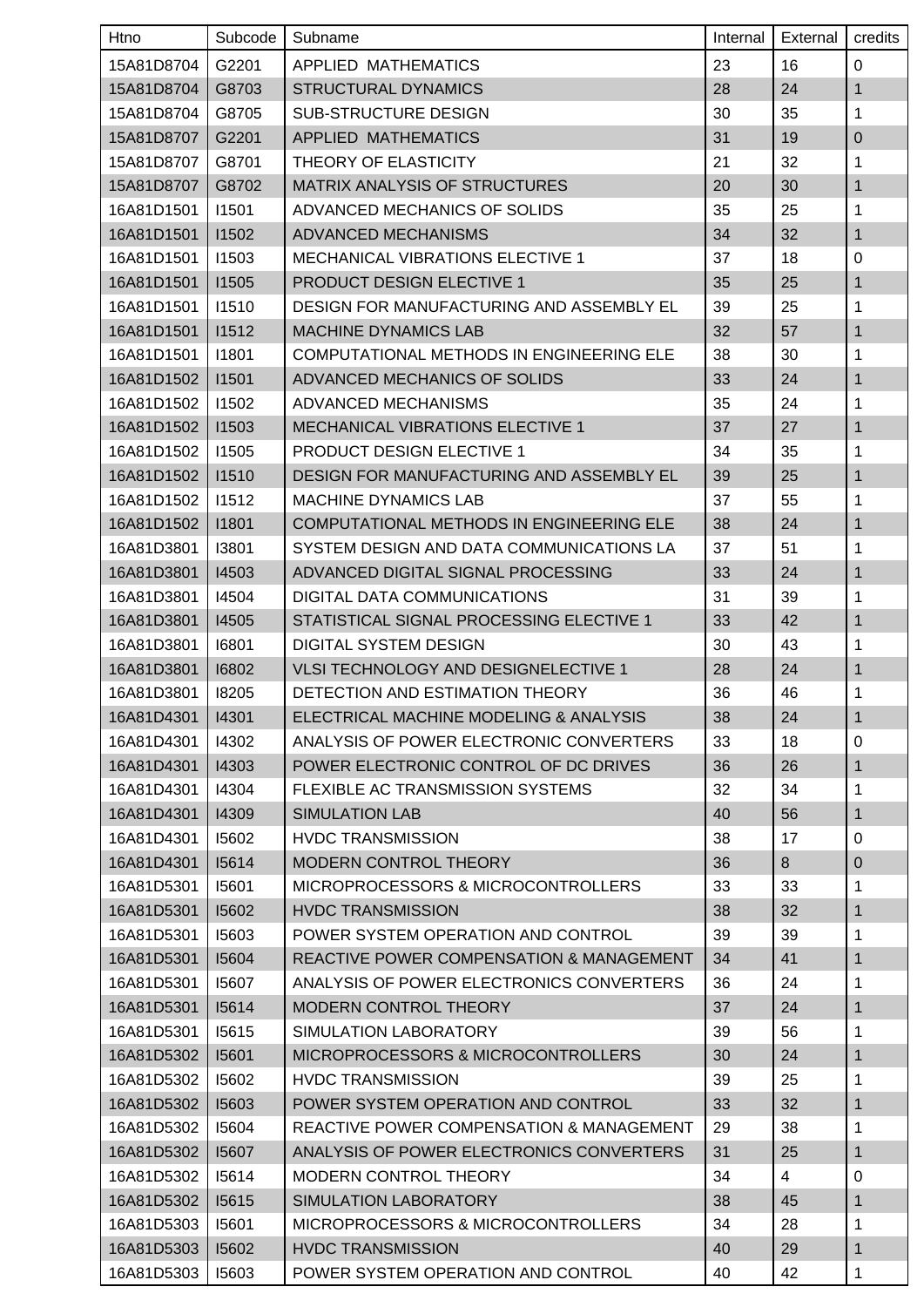| Htno       | Subcode | Subname                                             | Internal | External | credits      |
|------------|---------|-----------------------------------------------------|----------|----------|--------------|
| 16A81D5303 | 15604   | <b>REACTIVE POWER COMPENSATION &amp; MANAGEMENT</b> | 32       | 43       | $\mathbf{1}$ |
| 16A81D5303 | 15607   | ANALYSIS OF POWER ELECTRONICS CONVERTERS            | 36       | 33       | 1            |
| 16A81D5303 | 15614   | MODERN CONTROL THEORY                               | 36       | 29       | 1            |
| 16A81D5303 | 15615   | <b>SIMULATION LABORATORY</b>                        | 40       | 59       | 1            |
| 16A81D5304 | 15601   | <b>MICROPROCESSORS &amp; MICROCONTROLLERS</b>       | 38       | 24       | 1            |
| 16A81D5304 | 15602   | <b>HVDC TRANSMISSION</b>                            | 39       | 26       | 1            |
| 16A81D5304 | 15603   | POWER SYSTEM OPERATION AND CONTROL                  | 38       | 25       | $\mathbf{1}$ |
| 16A81D5304 | 15604   | REACTIVE POWER COMPENSATION & MANAGEMENT            | 31       | 31       | 1            |
| 16A81D5304 | 15607   | ANALYSIS OF POWER ELECTRONICS CONVERTERS            | 37       | 24       | 1            |
| 16A81D5304 | 15614   | <b>MODERN CONTROL THEORY</b>                        | 37       | 26       | 1            |
| 16A81D5304 | 15615   | SIMULATION LABORATORY                               | 39       | 51       | 1            |
| 16A81D5305 | 15601   | MICROPROCESSORS & MICROCONTROLLERS                  | 28       | 12       | 0            |
| 16A81D5305 | 15602   | <b>HVDC TRANSMISSION</b>                            | 36       | 26       | $\mathbf{1}$ |
| 16A81D5305 | 15603   | POWER SYSTEM OPERATION AND CONTROL                  | 33       | 16       | 0            |
| 16A81D5305 | 15604   | REACTIVE POWER COMPENSATION & MANAGEMENT            | 22       | 28       | 1            |
| 16A81D5305 | 15607   | ANALYSIS OF POWER ELECTRONICS CONVERTERS            | 32       | 24       | 1            |
| 16A81D5305 | 15614   | <b>MODERN CONTROL THEORY</b>                        | 31       | 15       | $\pmb{0}$    |
| 16A81D5305 | 15615   | SIMULATION LABORATORY                               | 39       | 48       | 1            |
| 16A81D5306 | 15601   | MICROPROCESSORS & MICROCONTROLLERS                  | 33       | 27       | 1            |
| 16A81D5306 | 15602   | <b>HVDC TRANSMISSION</b>                            | 38       | 26       | 1            |
| 16A81D5306 | 15603   | POWER SYSTEM OPERATION AND CONTROL                  | 37       | 34       | 1            |
| 16A81D5306 | 15604   | <b>REACTIVE POWER COMPENSATION &amp; MANAGEMENT</b> | 27       | 42       | 1            |
| 16A81D5306 | 15607   | ANALYSIS OF POWER ELECTRONICS CONVERTERS            | 32       | 24       | $\mathbf{1}$ |
| 16A81D5306 | 15614   | <b>MODERN CONTROL THEORY</b>                        | 35       | 24       | 1            |
| 16A81D5306 | 15615   | SIMULATION LABORATORY                               | 38       | 44       | 1            |
| 16A81D5307 | 15601   | MICROPROCESSORS & MICROCONTROLLERS                  | 35       | 35       | 1            |
| 16A81D5307 | 15602   | <b>HVDC TRANSMISSION</b>                            | 40       | 34       | 1            |
| 16A81D5307 | 15603   | POWER SYSTEM OPERATION AND CONTROL                  | 40       | 31       | $\mathbf 1$  |
| 16A81D5307 | 15604   | REACTIVE POWER COMPENSATION & MANAGEMENT            | 33       | 33       | $\mathbf{1}$ |
| 16A81D5307 | 15607   | ANALYSIS OF POWER ELECTRONICS CONVERTERS            | 36       | 26       | 1            |
| 16A81D5307 | 15614   | <b>MODERN CONTROL THEORY</b>                        | 37       | 30       | 1            |
| 16A81D5307 | 15615   | SIMULATION LABORATORY                               | 40       | 59       | 1            |
| 16A81D5801 | 10504   | ADVANCED OPERATING SYSTEM                           | 25       | 40       | $\mathbf{1}$ |
| 16A81D5801 | 10505   | DATA WAREHOUSING AND DATA MINING                    | 31       | 34       | 1            |
| 16A81D5801 | 14001   | ADVANCED DATA STRUCTURES AND ALGORITHM A            | 23       | 38       | $\mathbf{1}$ |
| 16A81D5801 | 15801   | MATHEMATICAL FOUNDATIONS OF COMPUTER SCI            | 33       | 30       | 1            |
| 16A81D5801 | 15802   | COMPUTER ORGANIZATION AND ARCHITECTURE              | 29       | 34       | 1            |
| 16A81D5801 | 15803   | DATABASE MANAGEMENT SYSTEMS                         | 27       | 32       | 1            |
| 16A81D5801 | 15805   | <b>CSE LAB1</b>                                     | 38       | 50       | $\mathbf{1}$ |
| 16A81D5802 | 10504   | ADVANCED OPERATING SYSTEM                           | 36       | 36       | 1            |
| 16A81D5802 | 10505   | DATA WAREHOUSING AND DATA MINING                    | 34       | 39       | 1            |
| 16A81D5802 | 14001   | ADVANCED DATA STRUCTURES AND ALGORITHM A            | 30       | 36       | 1            |
| 16A81D5802 | 15801   | MATHEMATICAL FOUNDATIONS OF COMPUTER SCI            | 35       | 35       | $\mathbf{1}$ |
| 16A81D5802 | 15802   | COMPUTER ORGANIZATION AND ARCHITECTURE              | 39       | 26       | 1            |
| 16A81D5802 | 15803   | DATABASE MANAGEMENT SYSTEMS                         | 37       | 28       | $\mathbf{1}$ |
| 16A81D5802 | 15805   | CSE LAB 1                                           | 39       | 55       | 1            |
| 16A81D5803 | 10504   | ADVANCED OPERATING SYSTEM                           | 31       | 34       | 1            |
| 16A81D5803 | 10505   | DATA WAREHOUSING AND DATA MINING                    | 33       | 43       | 1            |
| 16A81D5803 | 14001   | ADVANCED DATA STRUCTURES AND ALGORITHM A            | 26       | 31       | $\mathbf{1}$ |
| 16A81D5803 | 15801   | MATHEMATICAL FOUNDATIONS OF COMPUTER SCI            | 32       | 13       | 0            |
| 16A81D5803 | 15802   | COMPUTER ORGANIZATION AND ARCHITECTURE              | 31       | 27       | $\mathbf{1}$ |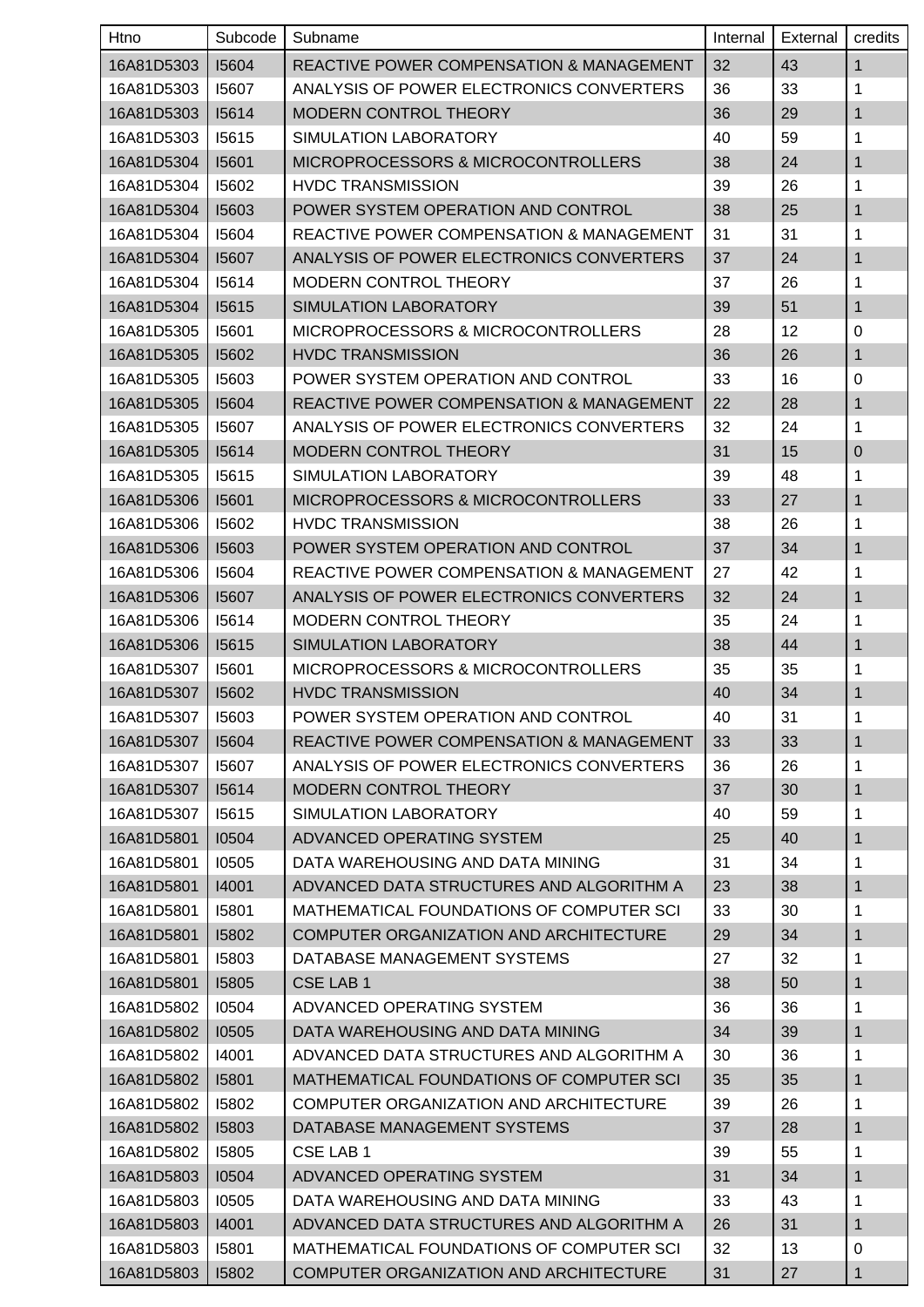| Htno               | Subcode | Subname                                        | Internal | External       | credits      |
|--------------------|---------|------------------------------------------------|----------|----------------|--------------|
| 16A81D5803         | 15803   | DATABASE MANAGEMENT SYSTEMS                    | 27       | 28             | 1            |
| 16A81D5803         | 15805   | <b>CSE LAB1</b>                                | 38       | 50             | 1            |
| 16A81D6801         | 16801   | DIGITAL SYSTEM DESIGN                          | 31       | 16             | $\pmb{0}$    |
| 16A81D6801         | 16802   | VLSI TECHNOLOGY AND DESIGNELECTIVE 1           | 26       | 16             | $\mathbf 0$  |
| 16A81D6801         | 16803   | CMOS ANALOG IC DESIGN                          | 35       | 24             | 1            |
| 16A81D6801         | 16804   | HARDWARE SOFTWARE CO-DESIGN ELECTIVE 2         | 37       | 29             | $\mathbf{1}$ |
| 16A81D6801         | 16806   | CMOS DIGITAL IC DESIGN ELECTIVE 1              | 29       | $\overline{7}$ | 0            |
| 16A81D6801         | 16810   | SYSTEM ON CHIP DESIGN ELECTIVE 2               | 34       | 20             | $\pmb{0}$    |
| 16A81D6801         | 16812   | <b>VLSI LABORATORY</b>                         | 35       | 42             | 1            |
| 16A81D6802         | 16801   | <b>DIGITAL SYSTEM DESIGN</b>                   | 37       | 44             | 1            |
| 16A81D6802         | 16802   | <b>VLSI TECHNOLOGY AND DESIGNELECTIVE 1</b>    | 31       | 36             | 1            |
| 16A81D6802         | 16803   | <b>CMOS ANALOG IC DESIGN</b>                   | 36       | 24             | 1            |
| 16A81D6802         | 16804   | HARDWARE SOFTWARE CO-DESIGN ELECTIVE 2         | 38       | 41             | 1            |
| 16A81D6802         | 16806   | CMOS DIGITAL IC DESIGN ELECTIVE 1              | 34       | 46             | 1            |
| 16A81D6802         | 16810   | SYSTEM ON CHIP DESIGN ELECTIVE 2               | 35       | 25             | 1            |
| 16A81D6802         | 16812   | <b>VLSI LABORATORY</b>                         | 38       | 59             | 1            |
| 16A81D8701         | 12201   | ADVANCED MATHEMATICS                           | 31       | 19             | 0            |
| 16A81D8701         | 18701   | THEORY OF ELASTICITY                           | 26       | 24             | $\mathbf{1}$ |
| 16A81D8701         | 18702   | <b>MATRIX ANALYSIS OF STRUCTURES</b>           | 28       | 24             | 1            |
| 16A81D8701         | 18703   | <b>STRUCTURAL DYNAMICS</b>                     | 23       | 20             | 0            |
| 16A81D8701         | 18705   | <b>SUB-STRUCTURE DESIGN ELECTIVE 1</b>         | 23       | 32             | 1            |
| 16A81D8701         | 18707   | <b>REPAIR AND REHABILITATION OF STRUCTURES</b> | 29       | 30             | 1            |
| 16A81D8701         | 18710   | ADVANCED STRUCTURAL ENGINEERING LAB            | 35       | 44             | 1            |
| 16A81D8702         | 12201   | <b>ADVANCED MATHEMATICS</b>                    | 35       | 43             | 1            |
| 16A81D8702         | 18701   | THEORY OF ELASTICITY                           | 33       | 47             | 1            |
| 16A81D8702         | 18702   | MATRIX ANALYSIS OF STRUCTURES                  | 39       | 43             | 1            |
| 16A81D8702         | 18703   | <b>STRUCTURAL DYNAMICS</b>                     | 31       | 36             | $\mathbf{1}$ |
| 16A81D8702   18705 |         | SUB-STRUCTURE DESIGN ELECTIVE 1                | 30       | 38             | $\mathbf{1}$ |
| 16A81D8702         | 18707   | REPAIR AND REHABILITATION OF STRUCTURES        | 32       | 32             | 1            |
| 16A81D8702         | 18710   | ADVANCED STRUCTURAL ENGINEERING LAB            | 40       | 48             | $\mathbf{1}$ |
| 16A81D8703         | 12201   | ADVANCED MATHEMATICS                           | 34       | 28             | 1            |
| 16A81D8703         | 18701   | THEORY OF ELASTICITY                           | 38       | 37             | 1            |
| 16A81D8703         | 18702   | MATRIX ANALYSIS OF STRUCTURES                  | 29       | 38             | 1            |
| 16A81D8703         | 18703   | <b>STRUCTURAL DYNAMICS</b>                     | 31       | 48             | 1            |
| 16A81D8703         | 18705   | SUB-STRUCTURE DESIGN ELECTIVE 1                | 32       | 40             | 1            |
| 16A81D8703         | 18707   | REPAIR AND REHABILITATION OF STRUCTURES        | 35       | 44             | 1            |
| 16A81D8703         | 18710   | ADVANCED STRUCTURAL ENGINEERING LAB            | 38       | 58             | 1            |
| 16A81D8704         | 12201   | <b>ADVANCED MATHEMATICS</b>                    | 33       | 40             | $\mathbf{1}$ |
| 16A81D8704         | 18701   | THEORY OF ELASTICITY                           | 35       | 38             | 1            |
| 16A81D8704         | 18702   | <b>MATRIX ANALYSIS OF STRUCTURES</b>           | 33       | 44             | $\mathbf{1}$ |
| 16A81D8704         | 18703   | <b>STRUCTURAL DYNAMICS</b>                     | 28       | 37             | 1            |
| 16A81D8704         | 18705   | SUB-STRUCTURE DESIGN ELECTIVE 1                | 30       | 36             | 1            |
| 16A81D8704         | 18707   | REPAIR AND REHABILITATION OF STRUCTURES        | 34       | 30             | 1            |
| 16A81D8704         | 18710   | ADVANCED STRUCTURAL ENGINEERING LAB            | 40       | 46             | 1            |
| 16A81D8705         | 12201   | ADVANCED MATHEMATICS                           | 29       | 24             | 1            |
| 16A81D8705         | 18701   | THEORY OF ELASTICITY                           | 32       | 29             | 1            |
| 16A81D8705         | 18702   | <b>MATRIX ANALYSIS OF STRUCTURES</b>           | 26       | 43             | 1            |
| 16A81D8705         | 18703   | <b>STRUCTURAL DYNAMICS</b>                     | 26       | 29             | $\mathbf{1}$ |
| 16A81D8705         | 18705   | SUB-STRUCTURE DESIGN ELECTIVE 1                | 27       | 40             | 1            |
| 16A81D8705         | 18707   | REPAIR AND REHABILITATION OF STRUCTURES        | 32       | 32             | $\mathbf{1}$ |
| 16A81D8705         | 18710   | ADVANCED STRUCTURAL ENGINEERING LAB            | 37       | 50             | $\mathbf{1}$ |